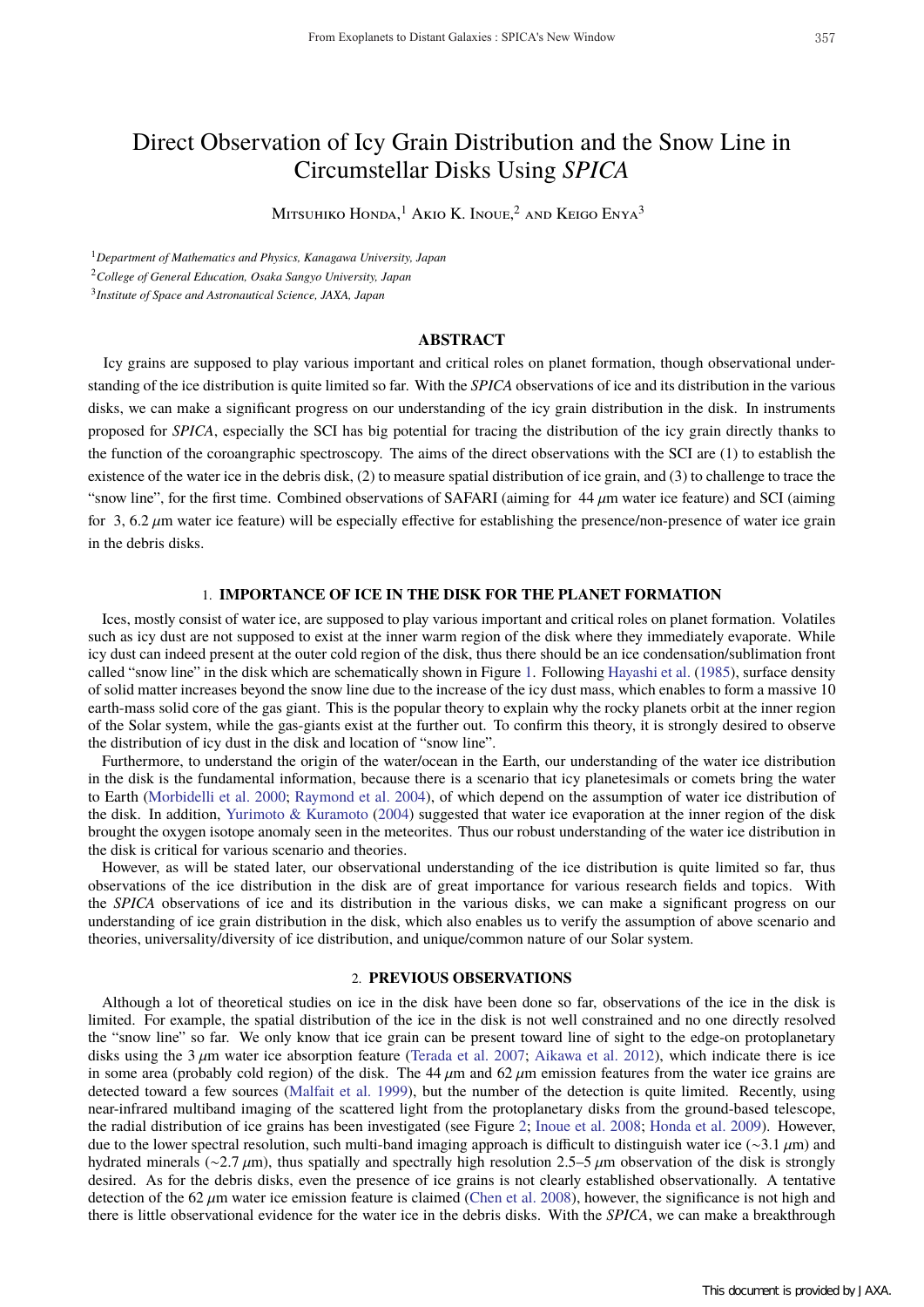



**Figure 1.** Schematic figure of the distribution of silicate and ice in the disk. Water ice sublimation front is called snow line (adopted from Chiang et al. (2001).)

to our understanding of the water ice in the disk. *SPICA*/SCI can make a spatially-resolved coronagraphic spectroscopic observations of the disk (Enya et al. 2011; Kotani et al. 2012), and *SPICA*/SAFARI will enable us to make observations of  $44 \mu$ m water ice emission features from the disk. Such observations will bring us the first systematic studies on ice in the disk, which enables us to understand the evolution of the ice from the young protoplanetary disks (∼ a few Myrs) to the old debris disks (more than 10 Myrs).



Figure 2. Ground-based trial for water ice grain detection from the scattered light from the disk (Honda et al. 2009).

## 3. **WATER ICE DISTRIBUTION AS REVEALED BY** *SPICA***/SCI**

The aim of the *SPICA*/SCI observations in the context discussed here will be (1) the establishment of the existence of the water ice in the debris disk and (2) the detection of the water ice "snow line" directly for the first time. As already stated, it is not clear whether water ice grains exist in the debris disk. This is because the scattered light from the debris disk is relatively faint, thus it is hard to get a high S/N ratio imaging/spectroscopy data of  $3 \mu$ m absorption in the thermal infrared wavelengths (2.5–5  $\mu$ m) from the ground. Furthermore, the behavior of the "3  $\mu$ m absorption" is expected to show a bit complex profile due to the optically thin dust scattering (Inoue et al. 2008), therefore it will require the spectroscopic observations to trace the water ice feature. Such capability is only provided by *SPICA*/SCI. To establish the existence or non-existence of the water ice grains in the debris disk is important from the view of the origin of the debris dust. When we confirm the water ice grains in the debris disk, it naturally indicates that this dust comes from the collision of ice-bearing planetesimals (cometesimals). On the other hand, when we find that the debris dust does not contain water ice, it is a surprising result that the debris dust originates non-ice-bearing planetesimals such as rocky asteroids even though its temperature is low enough. The radial distribution of the ice and detection of snow line are also of great interest. The